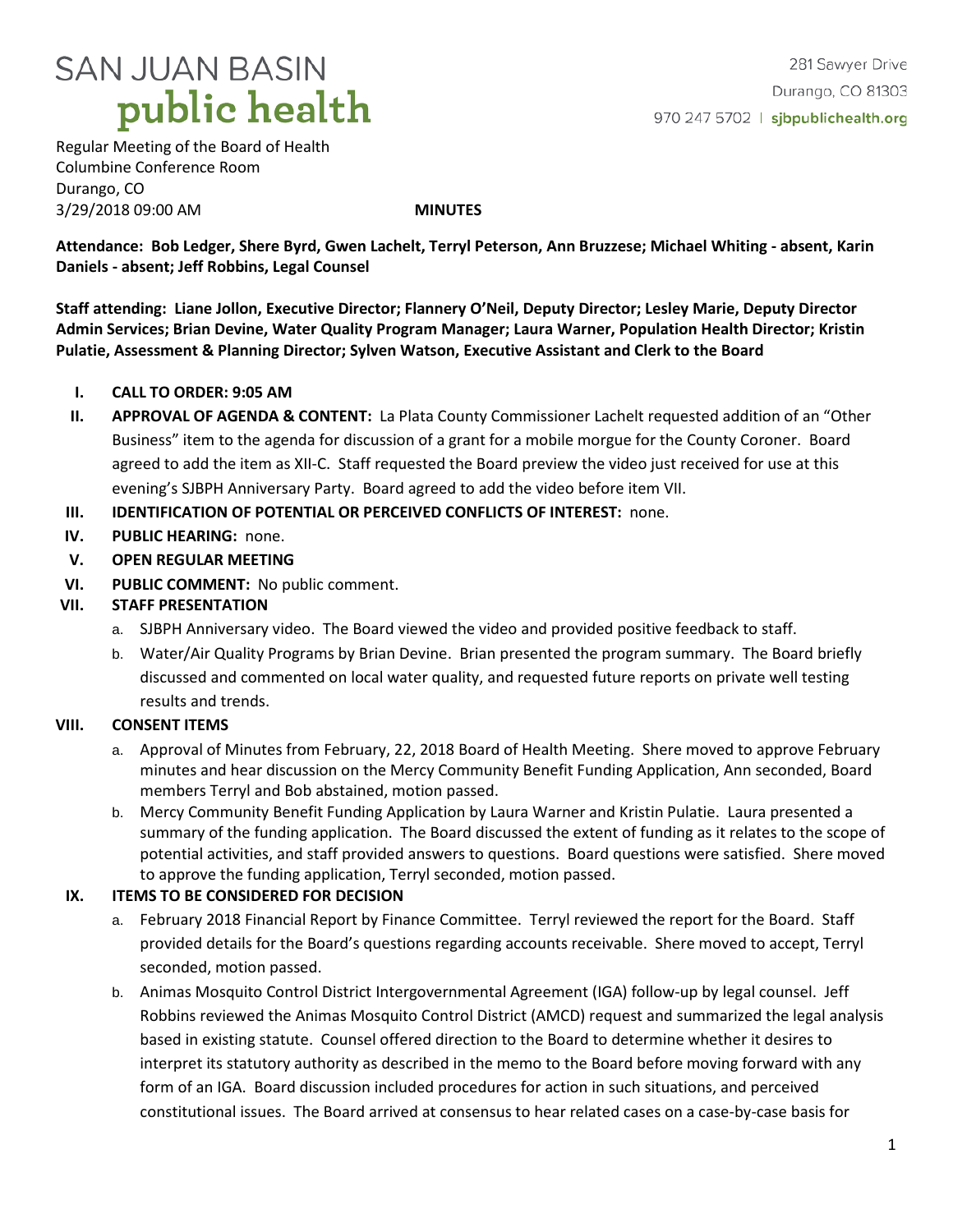# **SAN JUAN BASIN** public health

281 Sawyer Drive Durango, CO 81303 970 247 5702 | sjbpublichealth.org

evidence of a public health threat. Ann moved to direct legal counsel to draft a letter to AMCD setting forth a process for bringing cases to the Executive Director as delegate for the Board. Shere seconded, motion passed.

- c. Southwest Colorado Council of Governments (SWCCOG)/Colorado Telehealth Network, Rural Healthcare funding letter. Liane reviewed the issue for the Board. The Board discussed the responses received from SWCCOG representative, and alternatives currently being acted upon by the State of Colorado Legislature. The Board requested the minutes reflect: 1) that the Board has delegated action to Liane; 2) that Liane has informed the Board no action has been taken; 3) the Board agrees.
- d. Board of Health Officer Election. Shere moved to accept the slate of officers as nominated, Gwen seconded, motion passed. Officers are: Bob Ledger, Chair; Ann Bruzzese, Vice Chair; Terryl Peterson, Treasurer. Secretary was not nominated because the Clerk to the Board performs secretarial duties.

## **X. REPORTS**

- a. Executive Director and Staff Reports by Liane Jollon. Liane presented and reviewed the reports for the Board.
	- Executive Director noted receipt of a request from Colorado Association of Local Public Health Officers (CALPHO) asking San Juan Basin Public Health (SJBPH) to consider taking a positon on HB18-1301 currently before the legislature. Liane reviewed and discussed the CALPHO request for the Board. Commissioner Lachelt informed the Board that La Plata County has also taken an official position of support on this bill.
	- Flannery updated the Board on the Healthcare Coalition. SJBPH has been serving as the fiscal agent. Over the last nine months, the coalition has been working to complete the contract deliverables and ensure that the region is ready to respond to an emergency. The Health Care Coalition has excess funds and will be opening a grant process to partners to apply for funds to support regional capacity building.
	- Board member made positive comments on the recent presentation by Flannery and Liane addressing Suicide Prevention to the Pagosa Springs Medical Center Board.
	- Liane summarized reasons for vacancy of the SJBPH Finance Director position. She reported that issues have been identified and corrected, and a corrective action plan addressing internal controls is being developed. The Finance Committee will provide the Board with an update at the next Board meeting.
- b. Executive/Management/Personnel Committee Updates by Bob Ledger and Ann Bruzzese. No report.
- **XI. EXECUTIVE SESSION.** The Board did not enter into Executive Session.

## **XII. OTHER BUSINESS**

- a. Community Health Assessment (CHA) Survey reminder. Staff reported that eight hundred and thirty-five completed surveys have been received to date. Surveys may be completed online or on paper through the first week of April.
- b. Staff reminded the Board of the SJBPH 70<sup>th</sup> Anniversary parties: March 29, 2018, Durango Public Library, 4:30 – 6:30 p.m.; April 12, 2018, Ross Aragon Community Center, Pagosa Springs, 4 – 6 p.m.
- c. La Plata County Morgue: Commissioner Lachelt summarized current morgue facility challenges. The county is exploring a mobile unit as an alternative when the current storage and morgue facility is inaccessible. Staff reported that SJBPH is reviewing this issue through an Emergency Preparedness lens and will assist county staff with an application for healthcare coalition funds once that application is available, although the funds may not be able to be used to meet this need. Board member asked about Archuleta County use of the current facility. Board member asked if there are other solutions, and if another stand-alone facility